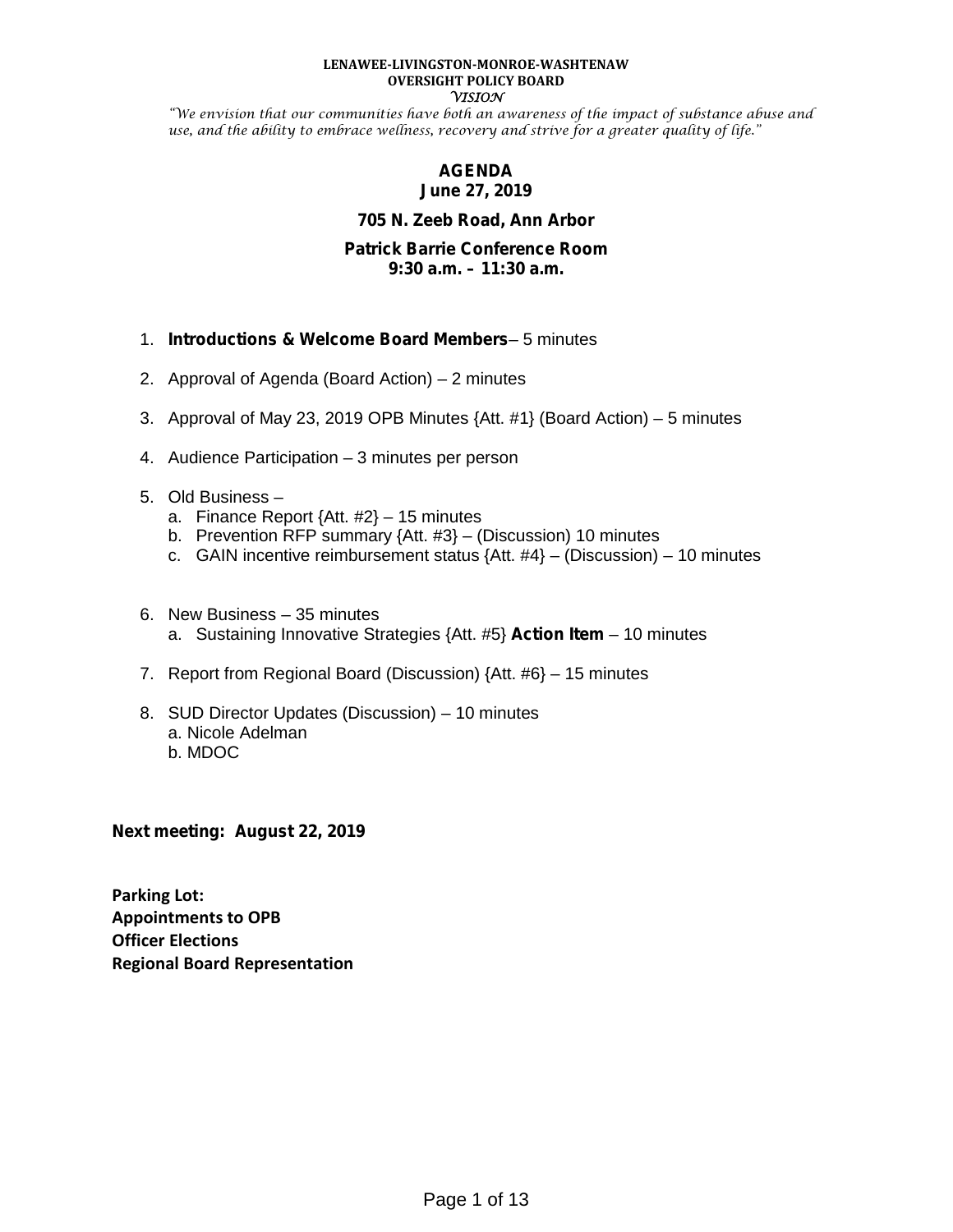# **LENAWEE-LIVINGSTON-MONROE-WASHTENAW OVERSIGHT POLICY BOARD May 23, 2019 meeting 705 N. Zeeb Road Ann Arbor, MI 48103**

| Members Present: | Mark Cochran, Kim Comerzan, William Green, John Lapham, David<br>Oblak, Dave O'Dell, Tom Waldecker, Monique Uzelac       |
|------------------|--------------------------------------------------------------------------------------------------------------------------|
| Members Absent:  | Charles Coleman, Amy Fullerton, Dianne McCormick, Ralph Tillotson                                                        |
| Guests:          |                                                                                                                          |
| Staff Present:   | Stephannie Weary, Marci Scalera, Suzanne Stolz, Nicole Adelman, Amy<br>Johnston, Dana Darrow, Jane Goerge, Katie Postmus |

- D. Oblak called the meeting to order at 9:35 a.m.
- 1. Introductions
- 2. Approval of the agenda

## **Motion by T. Waldecker, supported by M. Cochran, to approve the agenda Motion carried**

3. Approval of April 25, 2019 Oversight Policy Board minutes

#### **Motion by W. Green, supported by T. Waldecker, to approve the April 25, 2019 Oversight Policy Board minutes Motion carried**

- 4. Audience Participation None
- 5. Old Business
	- a. Finance Report
		- S. Stolz presented. Discussion followed.
- 6. New Business
	- a. Prevention RFQ and updates

# **Monroe County – Request for Quotes**

- CMHPSM is requesting quotes from bidders for sustaining the Monroe County Substance Abuse Coalition (MCSAC) to ultimately reduce substance abuse and the associated consequences in Monroe County.
- OPB reviewed timeline of the RFQ process.
- $\hat{U}$  Previous funding has termed out.
- $\hat{I}$  The RFQ will come to OPB next month for review.
- K. Comerzan requested that the RFQ be sent to OPB for review at least 1 week before the meeting.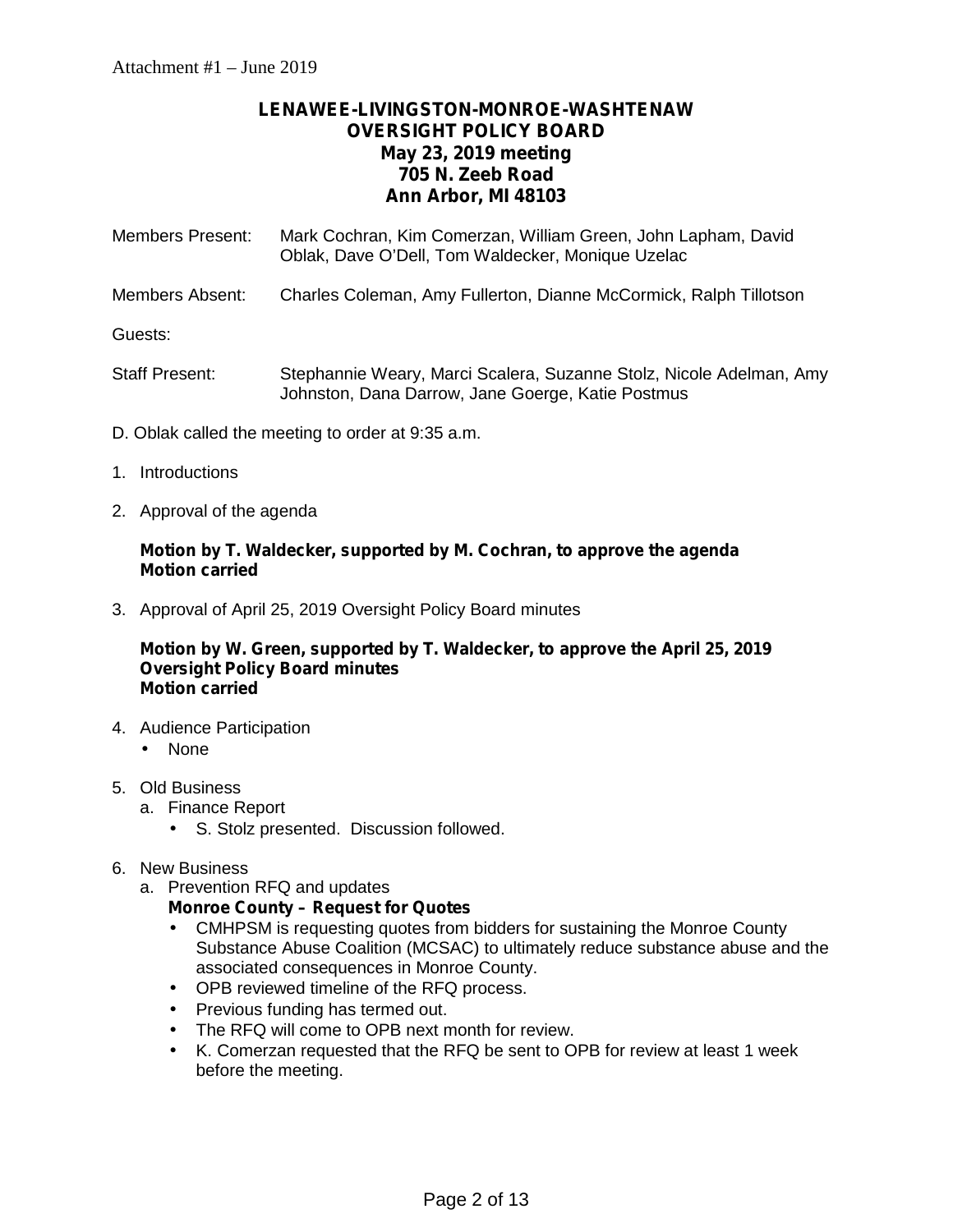# **Lenawee County – Prevention Changes**

 Lenawee CMHA will let the SUD prevention service contract expire at the end of this fiscal year. CMHPSM will consult with other potential Lenawee providers regarding the ability to continue with prevention programming efforts.

# **Regional – Prevention Services for Emerging Needs**

- CMHPSM is considering putting together a mini grant for a speakers' bureau. If approved by OPB, staff will develop a specific mini-grant application that will include presentation criteria requirements and acceptable reimbursement rate for applicants.
- K. Postmus proposed coming up with a form and rate structure. OPB agreed. Form and rate structure will come back to OPB for review and approval.
- b. Mini Grant Request and Running Total
	- Washtenaw Recovery Advocacy Project and Home of New Vision has requested \$1,000 for the Annual Recovery Walk for Awareness, which takes place on June 8, 2019. Approved under the SUD Director's authority.
	- There is also a Recovery Walk in Monroe on June 15, 2019, from 12-4.

# **Update from state:**

- Innovative Strategies: the 4 programs will end this year. M. Scalera will do an assessment of the costs to determine if those services should be rolled into our service array and funding, of if the services should be discontinued. M. Scalera will then bring a proposed plan to OPB for review.
- The state did say they may offer another RFI that may help allow continued funding.
- c. GAIN Incentive Reimbursement Proposal
	- The state has mandated the use of the GAIN tool.
	- M. Scalera proposed funding to reimburse trainers and clinicians at regional providers. Without this reimbursement, there will be a loss of revenue for providers.
	-
	- T. Waldecker noted that if providers get CEUs from training they should be required to pay for part of it. Shared costing would be more reasonable.
	- OPB requested that M. Scalera come back with a shared cost model for this proposal.
	- M. Scalera will also bring Mid State's policy on this reimbursement for review and comparison.
- d. Billing Form from Region 5 for GAIN Reimbursement
	- M. Scalera included Region 5's GAIN Reimbursement form in the OPB packet for OPB's review.

# 7. Report from Regional Board

- S. Stolz advised that audited financials were submitted late because of the pending administrative hearing.
- The region is facing a \$10 million-dollar deficit. 2 regions are currently in this position, 2 potentially next year.
- The Regional Board appointed a CEO search committee.
- The PIHP has hired a CIO, Regional Administrative Assistant and Finance Assistant.
- The only position left to fill is the Clinical and SUD Services Director. Interviews have begun, with 4 candidates.

# 8. SUD Director Updates

# **SOR supplement grant approved – Total of \$588,240**

 The supplemental grant will be for expansion of existing SOR programs, plus some funding to do a media campaign, which will be done in conjunction with public health departments.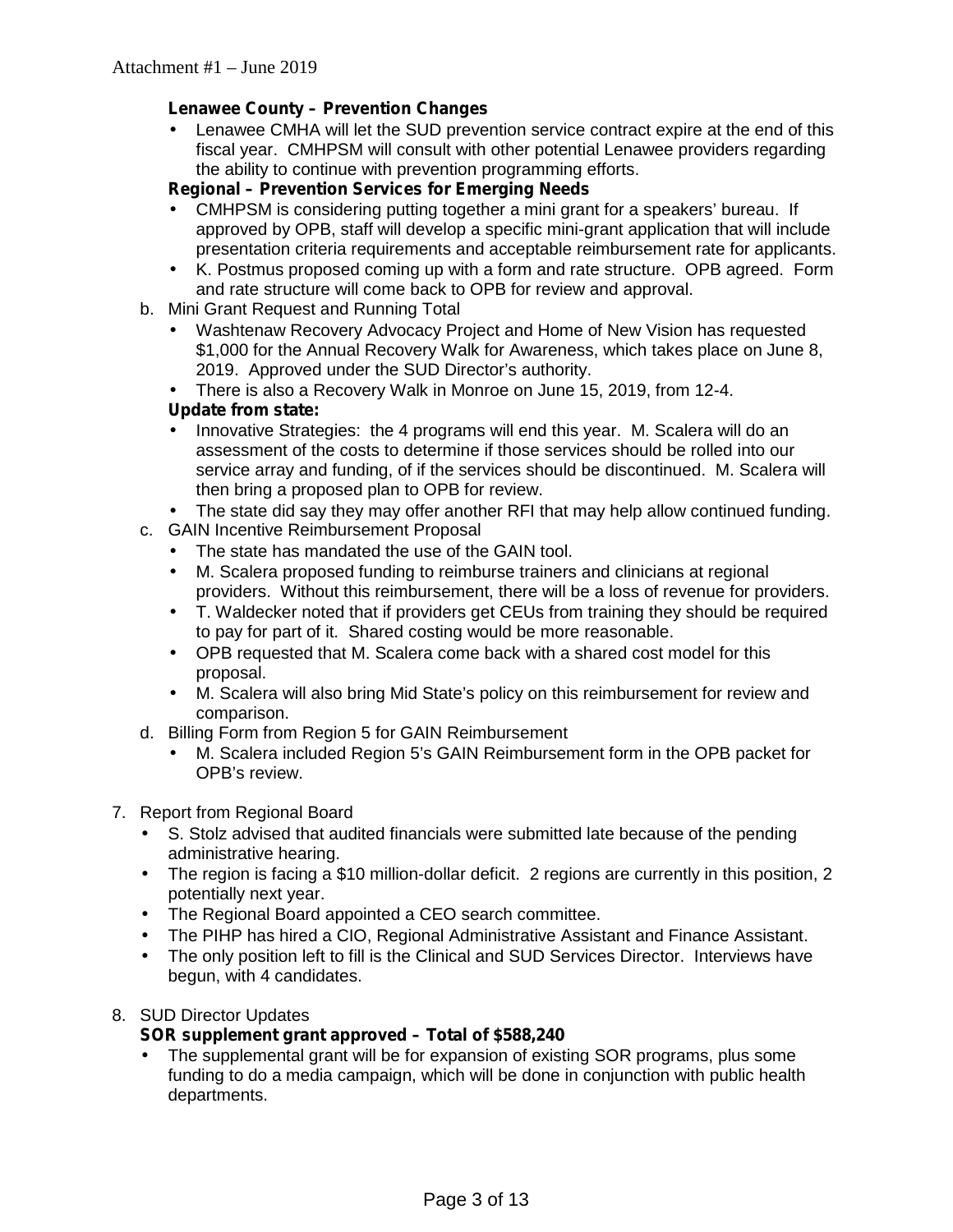Attachment #1 – June 2019

9. Adjourn

**Motion by T. Waldecker, supported by J. Lapham, to adjourn the meeting Motion carried**

Meeting adjourned at 10:50 a.m.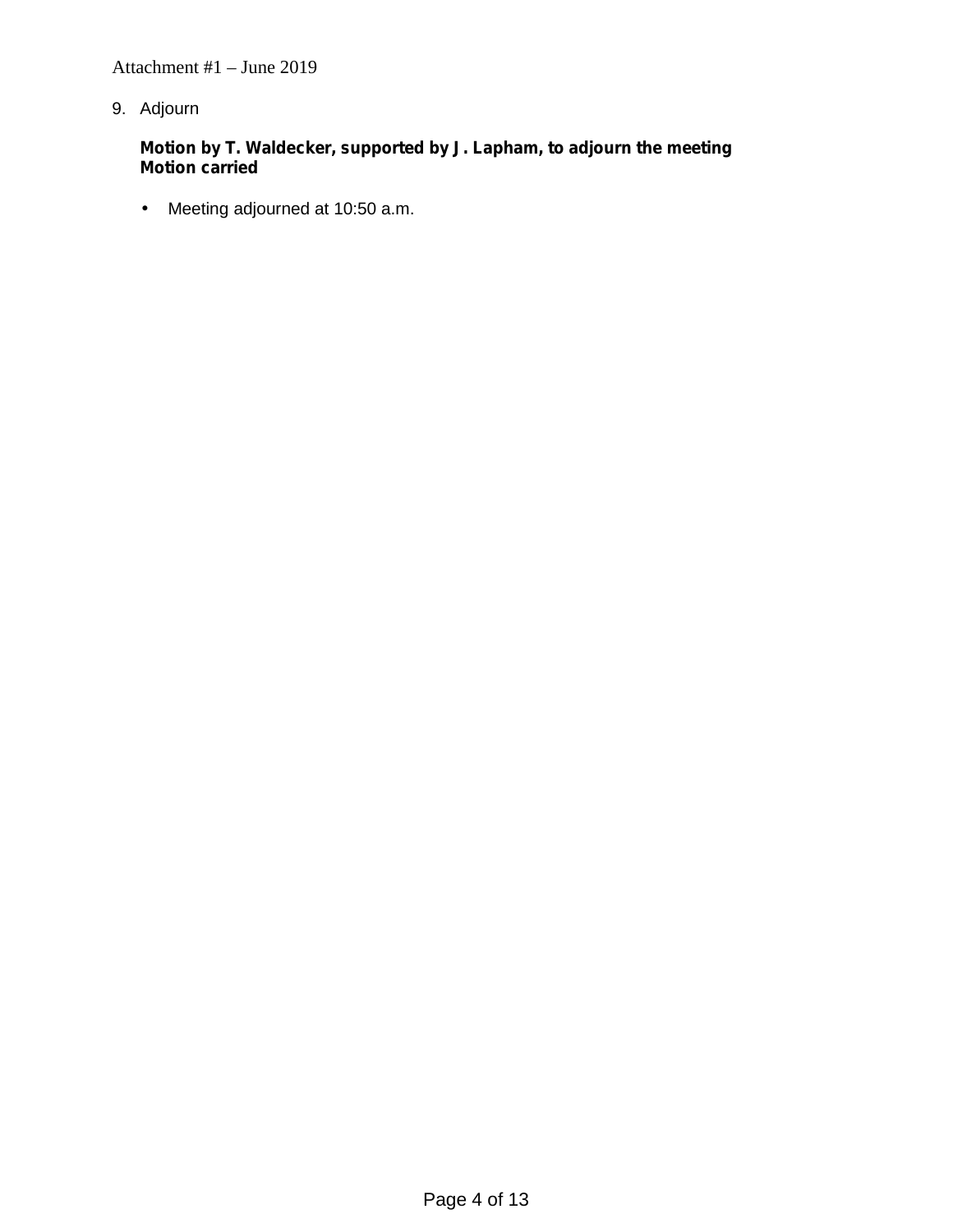#### Community Mental Health Partnership Of Southeast Michigan SUD SUMMARY OF REVENUE AND EXPENSE BY FUND April 2019 FY19

# Attachment #2 - June 2019

| <b>Summary Of Revenue &amp; Expense</b> |     |           |                         |     |                   |                                |     |                          |                      |     |                          |                      |
|-----------------------------------------|-----|-----------|-------------------------|-----|-------------------|--------------------------------|-----|--------------------------|----------------------|-----|--------------------------|----------------------|
|                                         |     |           |                         |     |                   | <b>Funding Source</b>          |     |                          |                      |     |                          | <b>Total Funding</b> |
|                                         |     | Medicaid  | <b>Healthy Michigan</b> |     | SUD - Block Grant | SUD - SOR                      |     | SUD - STR                | Gambling Prev        |     | SUD-COBO/PA2             | Sources              |
| <b>Revenues</b>                         |     |           |                         |     |                   |                                |     |                          |                      |     |                          |                      |
| <b>Funding From MDCH</b>                |     | 1,408,983 | 2,583,980               |     | 3,536,800         | 128,559                        |     | 288,742                  | 48,116               |     |                          | \$<br>7,995,179      |
| PA2/COBO Tax Funding Current Year       |     |           |                         |     |                   |                                |     |                          |                      |     | 1,085,034                | 1,085,034            |
| PA2/COBO Reserve Utilization            |     |           |                         |     |                   | $\overline{\phantom{a}}$       |     |                          |                      |     | 912,585                  | 912,585              |
| Other                                   |     |           |                         |     |                   |                                |     |                          |                      |     |                          |                      |
| <b>Total Revenues</b>                   |     | 1,408,983 | \$<br>2,583,980         | \$  | 3,536,800         | \$<br>128,559                  | \$. | 288,742                  | \$<br>48,116         | \$. | 1,997,620                | \$<br>9,992,799      |
| <b>Expenses</b>                         |     |           |                         |     |                   |                                |     |                          |                      |     |                          |                      |
| Funding for County SUD Programs         |     |           |                         |     |                   |                                |     |                          |                      |     |                          |                      |
| <b>CMHPSM</b>                           |     |           |                         |     |                   | 128,559                        |     | 273,949                  | 45,651               |     |                          | 448,159              |
| Lenawee                                 |     | 266,277   | 513,535                 |     | 304,667           |                                |     |                          |                      |     | 150,176                  | 1,234,654            |
| Livingston                              |     | 175,519   | 324,036                 |     | 476,167           |                                |     |                          |                      |     | 241,948                  | 1,217,670            |
| Monroe                                  |     | 178,769   | 372,808                 |     | 481,204           |                                |     |                          |                      |     | 156,949                  | 1,189,729            |
| Washtenaw                               |     | 669,838   | 1,515,861               |     | 940,000           |                                |     |                          |                      |     | 592,367                  | 3,718,066            |
| <b>Total SUD Expenses</b>               |     | I,290,403 | \$<br>2,726,238         | -S  | 2,202,038         | \$<br>128,559                  |     | 273,949                  | \$<br>45,651         | ደ   | 1,141,440                | \$<br>7,808,278      |
| Administrative Cost Allocation          |     | 71,157    | 150,337                 |     | 153,578           |                                |     | 14,793                   | 2,465                |     | $\overline{\phantom{a}}$ | \$<br>392,331        |
|                                         |     |           |                         |     |                   |                                |     |                          |                      |     |                          |                      |
| <b>Total Expenses</b>                   | \$. | 1,361,559 | \$<br>2,876,576         | -\$ | 2,355,616         | \$<br>128,559                  | \$  | 288,742                  | 48,116<br>\$         | \$  | 1,141,440                | \$<br>8,200,609      |
|                                         |     |           |                         |     |                   |                                |     |                          |                      |     |                          |                      |
| Revenues Over/(Under) Expenses          | \$. | 47,424    | \$<br>(292, 596)        | \$. | 1,181,184         | \$<br>$\overline{\phantom{a}}$ | \$. | $\overline{\phantom{a}}$ | \$<br>$\blacksquare$ | \$  | 856,179                  | \$<br>1,792,190      |

| Current fiscal year utilization of PA2 | Revenues |           | Expenditures |           | Revenues<br>Over/(Under)<br>Expenses |         |
|----------------------------------------|----------|-----------|--------------|-----------|--------------------------------------|---------|
| PA2 by County                          |          |           |              |           |                                      |         |
| Lenawee                                |          | 160,132   |              | 150,176   |                                      | 9,957   |
| Livingston                             |          | 482.291   |              | 241,948   |                                      | 240,343 |
| Monroe                                 |          | 352,984   |              | 156.949   |                                      | 196,035 |
| Washtenaw                              |          | 1,002,212 |              | 592,367   |                                      | 409,845 |
| Totals                                 |          | 1,997,620 | \$.          | 1,141,440 | \$.                                  | 856,179 |

| FY 19 Beainning | FY19 Projected     | FY20 Projected                                            | FY20 Projected        |
|-----------------|--------------------|-----------------------------------------------------------|-----------------------|
| Balance         | <b>Utilization</b> | Utilization                                               | <b>Ending Balance</b> |
|                 | (222, 723)         | (222, 723)                                                | 478.878               |
|                 | (613, 133)         | (613, 133)                                                | 1,813,468             |
|                 | (164, 037)         | (164, 037)                                                | 194.152               |
|                 | (598.506)          | (598.506)                                                 | 1,533,429             |
|                 | (1,598,399)        | 1,598,399)                                                | 4,019,927             |
|                 |                    | 924.325<br>3,039,734<br>522.226<br>2.730.440<br>7.216.725 |                       |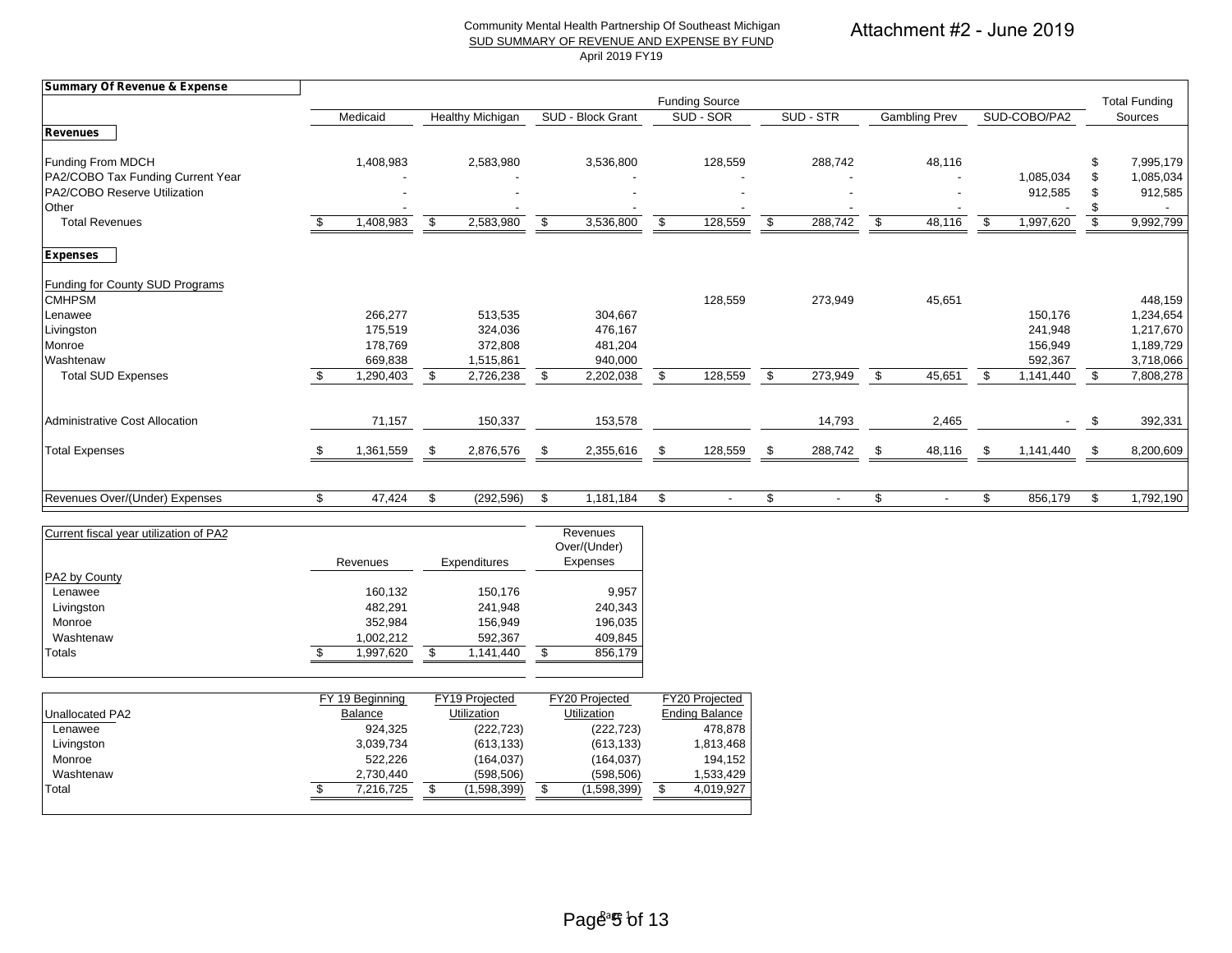**Board Meeting Date:** June 27, 2019

#### **Action Requested**:

Review and discuss RFP #2019A. (Note: The actual RFP will not be released prior to the OPB meeting due to the procurement requirements).

#### **Background:**

Based on procurement requirements, it is necessary to issue a competitive RFP for funding for the Monroe Substance Abuse Coalition. Necessary information to be gathered in the process moved this to an RFP versus an RFQ.

#### **Connection to PIHP/MDCH Contract, Regional Strategic Plan or Shared Governance Model:**

Meets regulatory requirements

#### **Recommendation**:

Discussion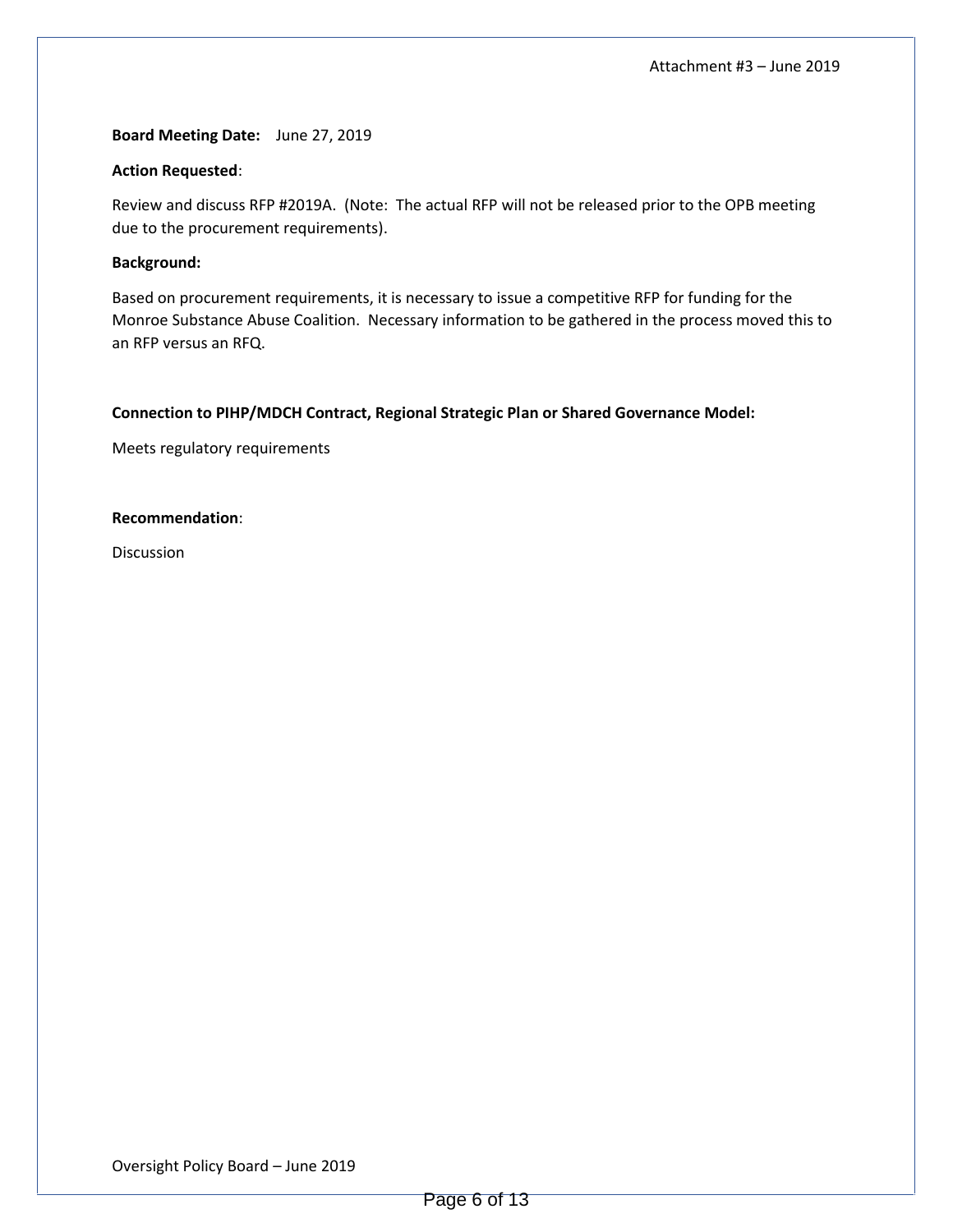# **REQUEST FOR PROPOSALS**

CMHPSM RFP #2019A

#### **RFP INTRODUCTION**

The Community Mental Health Partnership of Southeast Michigan (CMHPSM) is requesting proposals from bidders for sustaining the Monroe County Substance Abuse Coalition (MCSAC) to ultimately reduce substance abuse and the associated consequences in Monroe County. Bidders must demonstrate the implementation of the Substance Abuse and Mental Health Services Administration's (SAMHSA) **Strategic Prevention Framework (SPF)** for developing coalition plans that lead to community-level change.

#### **CMHPSM PRIORITY AREAS**

All proposals must focus on one or more of the following priority areas: **reducing childhood and underage drinking; reducing prescription and over the counter drug abuse/misuse; reducing youth access to tobacco; and reducing illicit drug use**. However, organizations may identify another substance use disorder problem as a focus area. If so, they must include epidemiological evidence of the issue in a specific community.

| RFP to Oversight Policy Board for Review        | June 27, 2019            |
|-------------------------------------------------|--------------------------|
| <b>RFP Released</b>                             | July 1, 2019             |
| <b>Bid Submission Deadline</b>                  | August 1, 2019 3:00 PM   |
| Reviews Begin                                   | August 2, 2019           |
| Award Recommendations to Oversight Policy Board | August 22, 2019          |
| Contracts/Awards to CMHPSM Regional Board       | September 11, 2019       |
| <b>Award Notifications</b>                      | September 16, 2019       |
| Contracts Issued to Awarded Organizations       | Prior to October 1, 2019 |

#### **TIMELINE FOR CMHPSM RFP#2019A**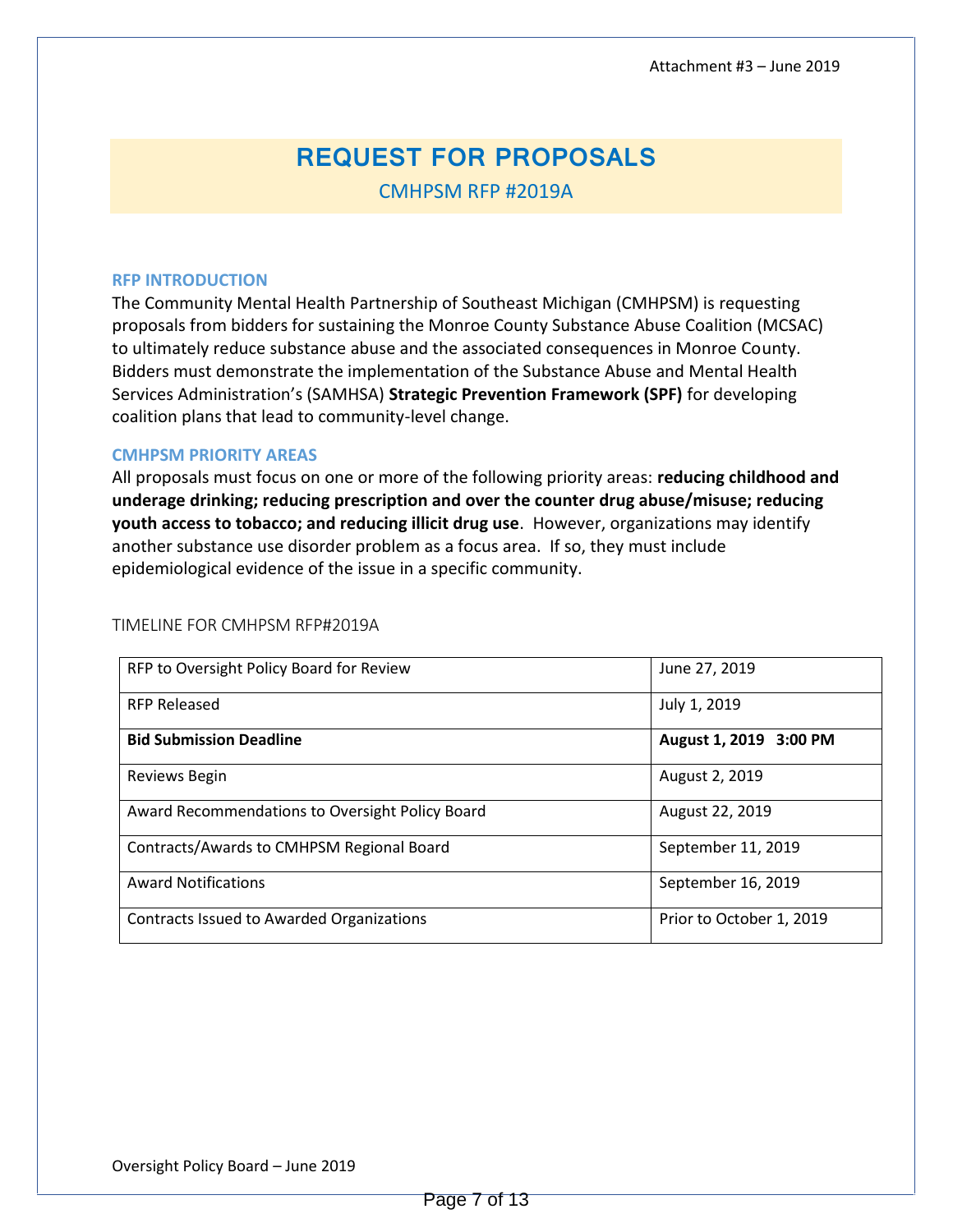# **MICHIGAN'S PRE-PAID INPATIENT HEALTH PLANS**

- 
- Northern Michigan Regional Entity
- Lakeshore Regional Entity Oakland County CMH
- Southwest Michigan Behavioral Health
- Mid-State Health Network Region 10 PIHP
- NorthCare Network CMH Partnership of Southeast Michigan
	- Detroit Wayne Mental Health Authority
	- Authority
	- Macomb County Mental Health Services
	-

June 13, 2019

Mr. Larry Scot Director, Office of Recovery Oriented Systems of Care Michigan Department of Health and Human Services Behavioral Health and Developmental Disabilities Administration 320 South Walnut Lansing, MI 48933 Scottl11@michigan.gov

Dear Director Scott,

This letter is being sent on behalf of Michigan's ten Pre-Paid Inpatient Health Plans (PIHPs). Related communications to/from your office are dated January 15, 2019 and February 4, 2019 respectively. In brief review, our January 15, 2019 letter described and presented PIHP costs related to the training of provider-level clinical staff across the State and raised the concern of the informality with which policy positions are communicated. The reply of your office dated February 4, 2019 clarified the Department's position on several items and invited a response.

Please find attached to this letter a revised request for financial support for the PIHP anticipated costs for training the statewide workforce associated with the decision to implement the GAIN statewide. We envision the funds needed for training would indeed decline over time as the state's SUD provider workforce becomes trained, but it wouldn't be a one-time cost since turnover is high in the SUD workforce and we expect ongoing trainings will be needed for as long as the GAIN is our required SUD assessment.

The training cost estimate was developed by all 10 PIHP CFO's, who worked together to determine a universal compensation rate for providers informed by a thorough analysis of a clinician's time to become fully trained and certified to administer the GAIN and to cover time lost for the clinician's time available for direct service reimbursement. The attached spreadsheet outlines the cost per region to compensate providers. The PIHPs request additional funding to fulfill the required training across the entire state, using the agreed upon rates.

530 W. Ionia Street, Suite F • Lansing, MI 48933 | P: 517.253.7525 | **www.midstatehealthnetwork.org**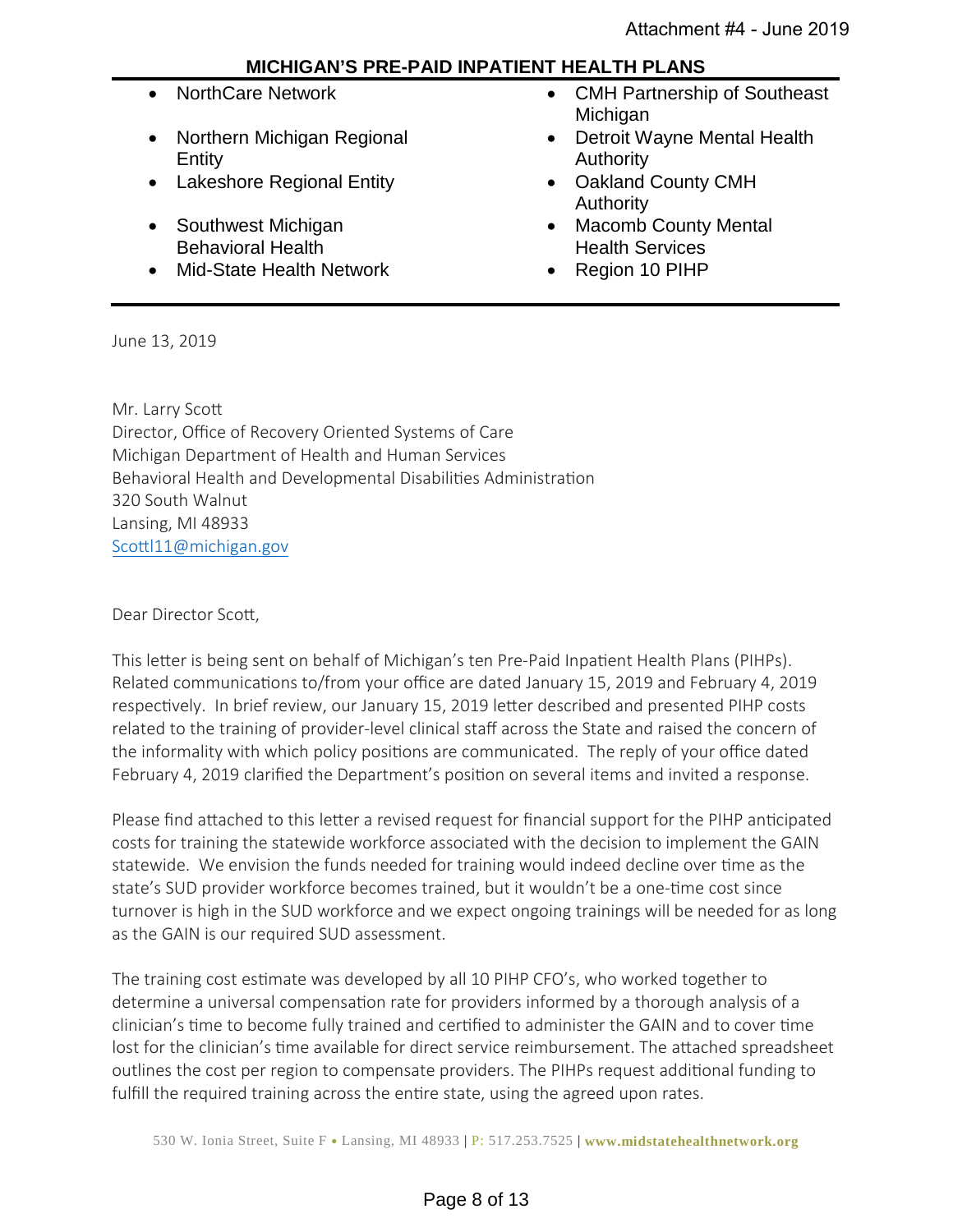# **MICHIGAN'S PRE-PAID INPATIENT HEALTH PLANS**

- 
- Northern Michigan Regional Entity
- Lakeshore Regional Entity Oakland County CMH
- Southwest Michigan Behavioral Health
- Mid-State Health Network Region 10 PIHP
- NorthCare Network CMH Partnership of Southeast **Michigan** 
	- Detroit Wayne Mental Health Authority
	- Authority
	- Macomb County Mental Health Services
	-

We remain concerned about some of the positions taken by MDHHS relative to local trainer reimbursement, use of the GAIN at the withdrawal management level of care, and several other areas. We request that we meet to discuss our funding request and these policy maters. PIHPs have identified the following representatives to meet with you and your staff and Jeff Wieferich:

- Christina Nicholas
- Dani Meier
- Jim Johnson
- Joe Sedlock

Please let me know if you are in agreement with such a meeting and we can take the necessary steps to establish a meeting date/time.

Thank you for your consideration.

Respectfully sent on behalf of Michigan's Ten Pre-Paid Inpatient Health Plan Chief Executive Officers and Substance Abuse Prevention and Treatment Directors

Joseph P. Sedlock, MSA Chairperson, PIHP CEO Group Chief Executive Officer, Mid-State Health Network

C: PIHP CEOs PIHP SAPT Directors Jeff Wieferich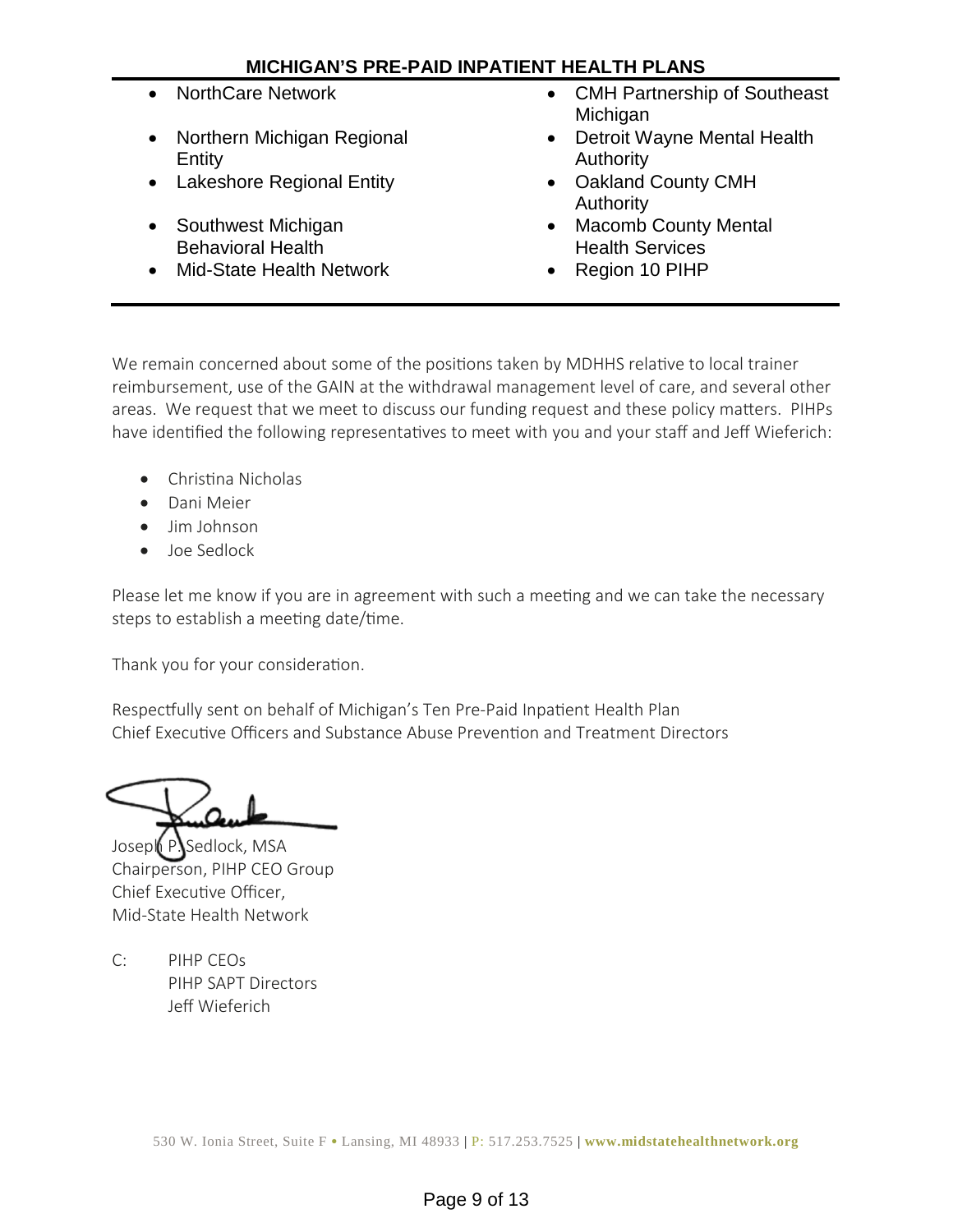#### GAIN Training Cost Calculator

| <b>Cost Calculation</b><br>Hourly Rate<br><b>Estimated Hours</b>                                                                   | Clinician<br>75 \$<br>\$<br>$21$ *<br>1,575<br>$\mathsf{S}$ | Trainer<br>125<br>$671$ **<br>83,875 |                         |                                                              |                         |                         |                                      |                   |              |                   |                    |                                      |              |                  |        |                |
|------------------------------------------------------------------------------------------------------------------------------------|-------------------------------------------------------------|--------------------------------------|-------------------------|--------------------------------------------------------------|-------------------------|-------------------------|--------------------------------------|-------------------|--------------|-------------------|--------------------|--------------------------------------|--------------|------------------|--------|----------------|
| <b>Regional Cost Calculator</b>                                                                                                    | NorthCare                                                   | <b>NMRE</b>                          | LRE                     | SWMBH                                                        | <b>MSHN</b>             | <b>CMHPSE</b>           |                                      | <b>DWMHA</b>      |              | <b>OCHN</b>       |                    | Macomb                               |              | R <sub>10</sub>  |        | Total          |
| Cost per trainer<br># of Trainers (35:1) ***                                                                                       | 83,875 \$<br>\$<br>$\mathbf{1}$                             | 83,875 \$<br>5                       | 83,875 \$<br>5          | 83,875 \$<br>5                                               | 83,875 \$<br>8          |                         | 83,875 \$<br>$\overline{\mathbf{3}}$ | 83,875 \$<br>8    |              | 83,875 \$<br>5    |                    | 83,875 \$<br>$\overline{\mathbf{3}}$ |              | 83,875 \$<br>10  |        | 83,875<br>53   |
|                                                                                                                                    | 83,875<br>$\mathsf{S}$<br>$\mathsf{S}$                      | 419,375 \$                           | 419,375<br>$\mathsf{S}$ | 419,375                                                      | $\mathsf{S}$<br>671,000 | S.                      | 251,625 \$                           | 671,000           | $\mathsf{S}$ | 419,375           | $\mathsf{S}$       | 251,625                              | $\sim$       | 838,750          | $\sim$ | 4,445,375      |
| Cost per Clinician<br># of Clinicians                                                                                              | $1,575$ \$<br>Ŝ.<br>35                                      | $1,575$ \$<br>149                    | $1,575$ \$<br>160       | $1,575$ \$<br>170                                            | $1,575$ \$<br>250       |                         | $1,575$ \$<br>80                     | $1,575$ \$<br>250 |              | $1,575$ \$<br>150 |                    | $1,575$ \$<br>91                     |              | $1,575$ \$<br>76 |        | 1,575<br>1,411 |
|                                                                                                                                    | 55,125<br>$\mathsf{S}$<br>$\leq$                            | 234,675<br>$\sim$                    | 252,000<br>S.           | 267,750                                                      | 393,750<br>$\mathsf{S}$ | 126,000<br>$\mathsf{S}$ | $\mathsf{S}$                         | 393,750           | $\mathsf{S}$ | 236,250           | $\dot{\mathsf{s}}$ | 143,325                              | $\mathsf{S}$ | 119,700          | $\leq$ | 2,222,325      |
| <b>Grand Total</b>                                                                                                                 | 139,000 \$<br>-Ś                                            | 654,050 \$                           | 671,375 \$              | 687,125 \$                                                   | 1,064,750 \$            |                         | 377,625 \$                           | 1,064,750 \$      |              | 655,625 \$        |                    | 394,950 \$                           |              | 958,450 \$       |        | 6,667,700      |
| Clinician Hours Calculation *<br>Web Training<br>In Person Training<br><b>Feedback Sessions</b><br>Monthly Phone Coaching<br>Total | 8<br>8<br>$\overline{2}$<br>3<br>21                         |                                      |                         |                                                              |                         |                         |                                      |                   |              |                   |                    |                                      |              |                  |        |                |
| Trainer Hours Calculation **<br>2 Day In-Person Workshop<br><b>Administrator Training</b>                                          | 16                                                          |                                      |                         | Trainer Limits ***<br>The number of<br>trainers represents   |                         |                         |                                      |                   |              |                   |                    |                                      |              |                  |        |                |
| Certification                                                                                                                      | $\overline{2}$<br>$\overline{1}$                            |                                      |                         | an approximate<br>number of trainers                         |                         |                         |                                      |                   |              |                   |                    |                                      |              |                  |        |                |
| LT Webinar by CHS<br>Local Trainer Certification<br>Monthly phone coaching w.                                                      | 8                                                           |                                      |                         | needed. It is<br>understood that the                         |                         |                         |                                      |                   |              |                   |                    |                                      |              |                  |        |                |
| Chestnut<br>Full day Training of Clinicians (8                                                                                     | 6                                                           |                                      |                         | state has indicated a<br>limit of 5 trainers per             |                         |                         |                                      |                   |              |                   |                    |                                      |              |                  |        |                |
| hours per training covering 35<br>clinicians)<br>Review 2-4 assessments per                                                        | 8                                                           |                                      |                         | regionthis does not<br>make a lot of sense<br>when comparing |                         |                         |                                      |                   |              |                   |                    |                                      |              |                  |        |                |
| clinician (35 clinicians @ 9hrs<br>each)<br>2-4 feedback sessions per                                                              | 315                                                         |                                      |                         | region needs;<br>however it appears<br>that this would need  |                         |                         |                                      |                   |              |                   |                    |                                      |              |                  |        |                |
| clinician (35 clinicians @ 6 hrs<br>each)<br><b>Supporting Monthly Phone</b><br>Coaching Calls (35 Clinicians @ 3                  | 210                                                         |                                      |                         | to be addressed at<br>the CEO/MDHHS<br>level.                |                         |                         |                                      |                   |              |                   |                    |                                      |              |                  |        |                |
| hrs each)                                                                                                                          | 105<br>671                                                  |                                      |                         |                                                              |                         |                         |                                      |                   |              |                   |                    |                                      |              |                  |        |                |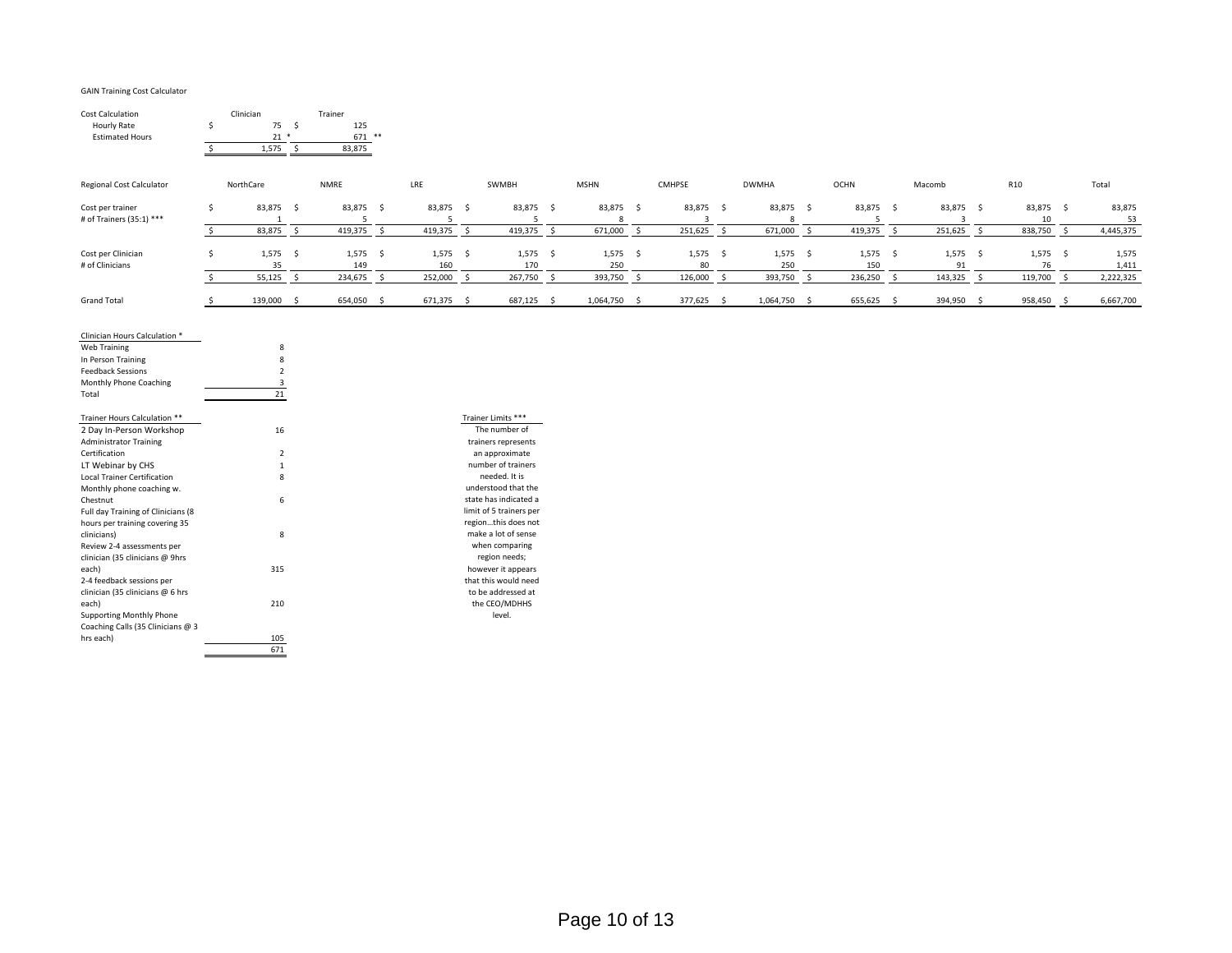#### **CMHPSM SUD OVERSIGHT POLICY BOARD**

#### **ACTION REQUEST**

**Board Meeting Date:** June 27, 2019

#### **Action Requested**:

Approval to sustain innovative strategies programs for FY 2020 with PA2 funding if needed.

**Background:** Innovative Strategies grant programs were developed through a grant from MDHHS in FY17, that is in the final carry forward year. The programs have demonstrated a positive outcomes and impact on the community. As 2020 will be the final cycle year for services under our PA2 Special initiatives RFP, any future funding of these program should be incorporated into the next RFP cycle. Additionally, staff has requested the state to consider continuing funding any or all of these programs through the block grant allocation. Should that occur, any PA2 funds would remain in the unallocated pool at the PIHP.

| Dawn Inc                       | Drug Court Peer Recovery Coach 14b<br><b>District Court</b>                                              | $10/1/19 - 9/30/20$ | \$41,888  |
|--------------------------------|----------------------------------------------------------------------------------------------------------|---------------------|-----------|
| Lenawee CMH                    | Drug Court Peer Recovery Coach<br>Lenawee County Circuit Court                                           | $10/1/19 - 9/30/20$ | \$26,498  |
| Salvation Army Harbor<br>Light | Drug Court Recovery Coaches<br>Monroe Circuit Court                                                      | $10/1/19 - 9/30/20$ | \$54,600  |
| University of Michigan         | Gina Dahlem, PhD RN Narcan<br>Consultant/Trainer - Provide training,<br>consult on policy, data analysis | $10/1/19 - 9/30/20$ | \$62,909  |
| Washtenaw County               | ROOT Team                                                                                                | $10/1/19 - 9/30/20$ | \$47,187  |
| Home of New Vision             | ROOT Team                                                                                                | $10/1/19 - 9/30/20$ | \$76,847  |
| Home of New Vision             | Enhancing Pregnant Women Opiate<br>Team                                                                  | $10/1/19 - 9/30/20$ | \$115,619 |
|                                | <b>TOTAL ALLOCATION</b>                                                                                  |                     | \$425,548 |

#### **Connection to PIHP/MDCH Contract, Regional Strategic Plan or Shared Governance Model:**

Sustain viable programs in the region

#### **Recommendation**:

Motion to approve continuation funding in FY 2020 (one year) from PA2 funds for innovative strategies programs, contingent upon discontinued funds from MDHHS.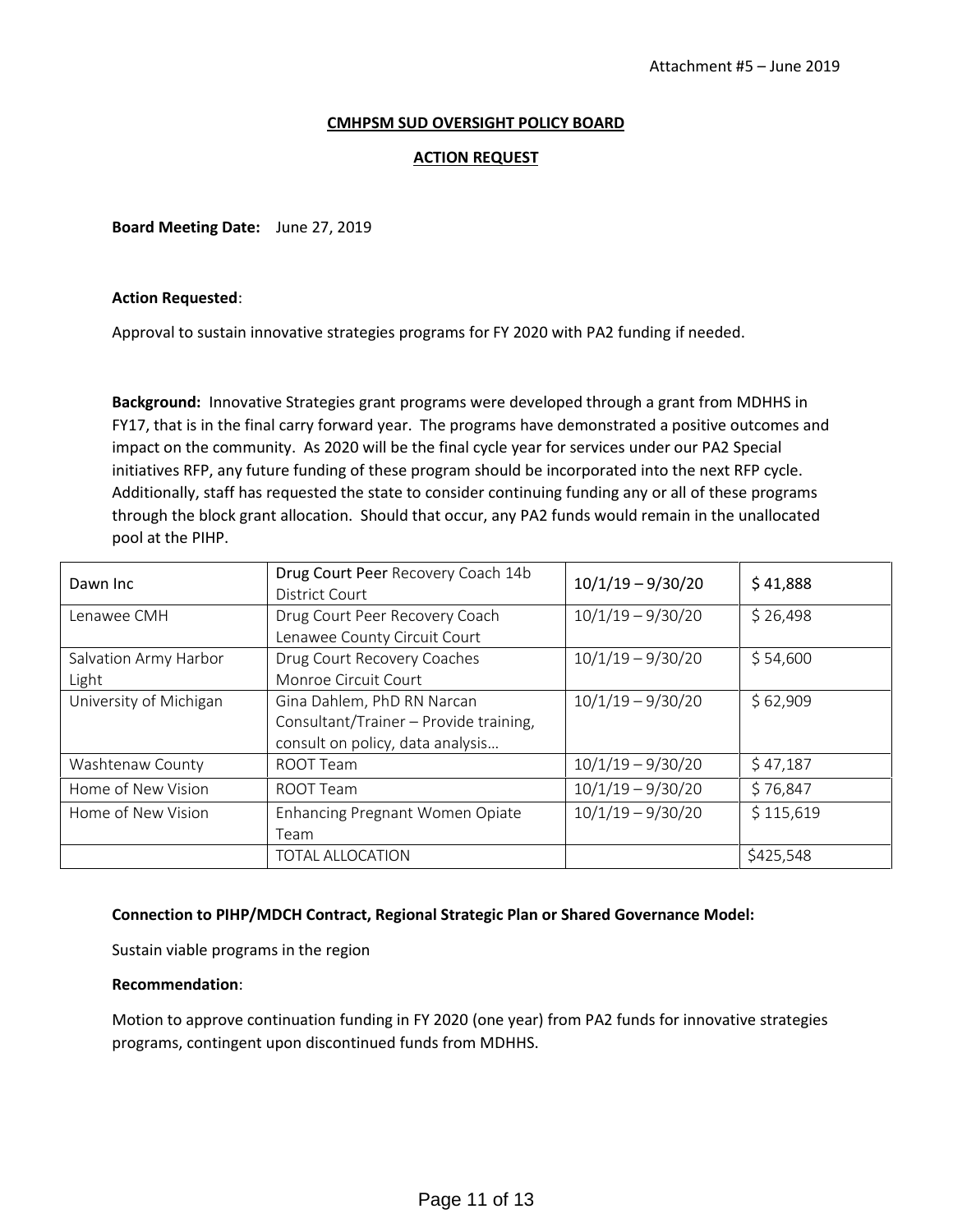# **COMMUNITY MENTAL HEALTH PARTNERSHIP OF SOUTHEAST MICHIGAN REGULAR BOARD MEETING MINUTES June 12, 2019**



- **Members Present:** Judy Ackley, Greg Adams, Susan Fortney, Roxanne Garber, Bob King, Charles Londo, Sharon Slaton, Caroline Richardson
- **Members Absent:** Charles Coleman, Sandra Libstorff, Gary McIntosh, Katie Scott, Ralph Tillotson
- **Staff Present:** Kathryn Szewczuk, Stephannie Weary, Lisa Jennings, James Colaianne, Suzanne Stolz, Connie Conklin, Marci Scalera, Mike Harding, Christina Biddle, Erika Behm
- **Others Present:** Lori Lutomski, Derek Miller
	- I. Call to Order Meeting called to order at 6:00 p.m. by Board Chair C. Londo.
	- II. Roll Call A quorum of members present was confirmed.
- III. Consideration to Adopt the Agenda as Presented

## **Motion by R. Garber, supported by S. Fortney, to approve the agenda as amended Motion carried**

- Financial Audit Update moved to section V, letter a.
- IV. Consideration to Approve the Minutes of the May 8, 2019 Regular Meeting and Waive the Reading Thereof

## **Motion by R. Garber, supported by G. Adams, to approve the minutes of May 8, 2019 Regular Meeting and waive the reading thereof Motion carried**

- V. Audience Participation
	- None
	- a. Audit Report
		- Derek Miller presented. Discussion followed.

#### VI. Old Business

- a. June Finance Report
	- S. Stolz presented. Discussion followed.
- b. CEO Search Committee Update
	- G. Adams was elected chair of the committee.
	- Monroe CMH will provide the job application.
	- Lenawee CMH will manage the job posting process.
	- The committee reviewed the job description.